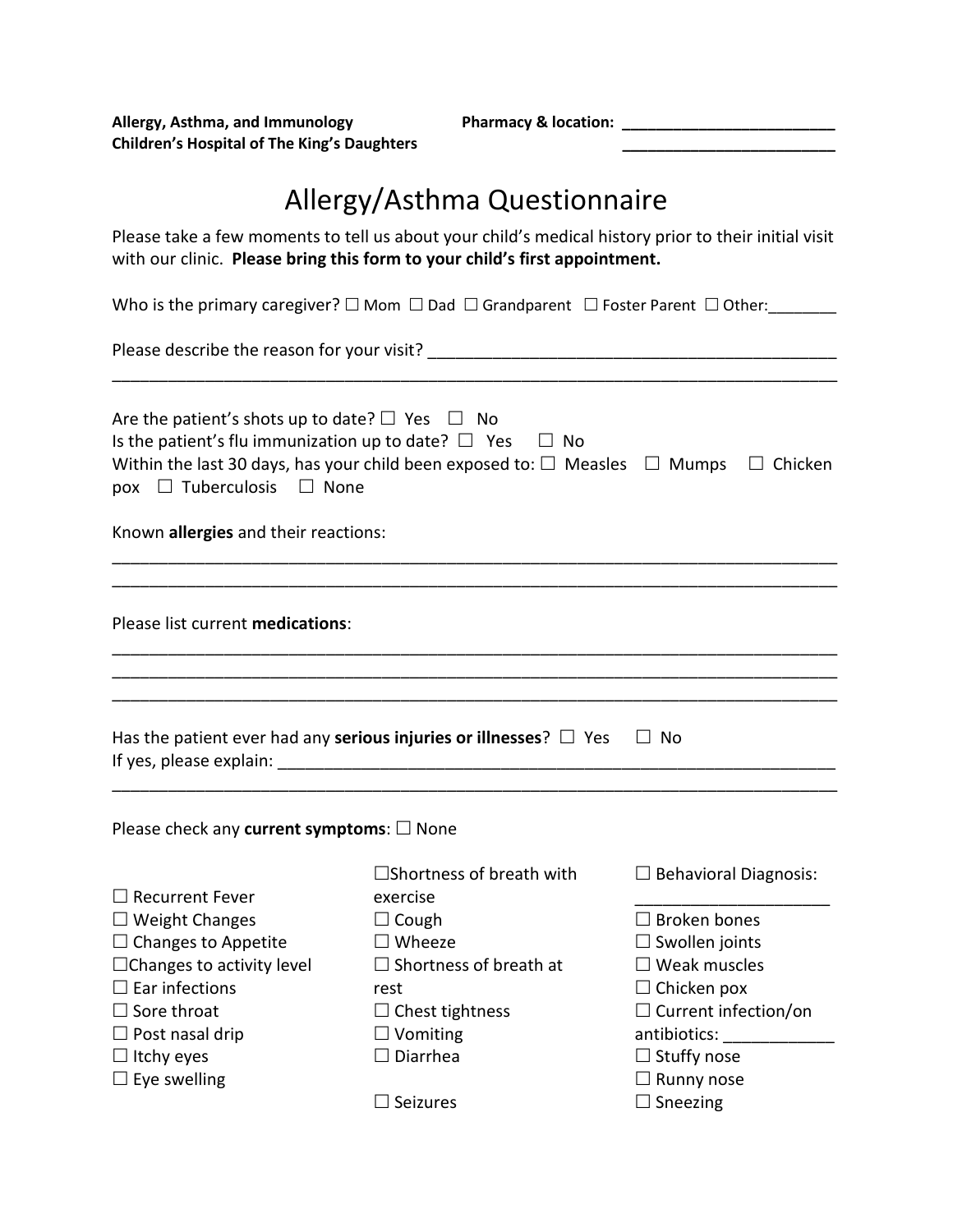| $\Box$ Stomach pain        | $\Box$ Constipation            |                               | $\Box$ Family related blood |
|----------------------------|--------------------------------|-------------------------------|-----------------------------|
| $\Box$ Trouble swallowing  | $\square$ Anemia               |                               | disorder:                   |
| $\Box$ Itchy nose          | $\Box$ Heartburn               |                               |                             |
| $\Box$ Headaches           | $\Box$ Blood in urine          |                               |                             |
| $\Box$ Heart murmurs       | $\Box$ Painful urination       |                               |                             |
| $\Box$ Irregular heartbeat | $\Box$ Urinary tract infection |                               |                             |
| Known medical conditions:  |                                |                               |                             |
| $\Box$ Asthma              | $\Box$ Eczema                  | $\Box$ Food Allergy: ________ |                             |
| $\Box$ Allergies           | $\square$ Hives                | $\Box$ Drug Allergy: ______   |                             |
| $\Box$ Pneumonia           | $\Box$ Bee Sting Allergy       | $\Box$ Recurrent Infection:   |                             |

### Please check those items which **trigger** your child's allergy or asthma symptoms:

|                         | Yes | <b>No</b> |                 | Yes | No |
|-------------------------|-----|-----------|-----------------|-----|----|
| Dust                    |     |           | Pollens         |     |    |
| Cold Air                |     |           | Cigarette Smoke |     |    |
| Exercise                |     |           | Strong odors    |     |    |
| Viral Infection         |     |           | Cats            |     |    |
| Ear or Sinus Infections |     |           | <b>Dogs</b>     |     |    |
| <b>Weather Changes</b>  |     |           | Other           |     |    |

#### **Home Environment:**

| Cockroaches                             | $\Box$ Yes $\Box$ No |
|-----------------------------------------|----------------------|
| Mold                                    | $\Box$ Yes $\Box$ No |
| <b>HEPA Filter</b>                      | $\Box$ Yes $\Box$ No |
| Wood Burning Stove $\Box$ Yes $\Box$ No |                      |

| Cockroaches | $\Box$ Yes $\Box$ No |  | $A/C$ $\Box$ Central $\Box$ Room                |  | $\square$ None |
|-------------|----------------------|--|-------------------------------------------------|--|----------------|
| Mold        | llYes llNo           |  | Stuffed Animals on the bed $\Box$ Yes $\Box$ No |  |                |
| HEPA Filter | $\Box$ Yes $\Box$ No |  | Allergy Covers on the bed $\Box$ Yes $\Box$ No  |  |                |

#### Please identify **family medical history**.

| Illness                           | Mother | Father | Sister | <b>Brother</b> |
|-----------------------------------|--------|--------|--------|----------------|
| Asthma                            |        |        |        |                |
| Eczema                            |        |        |        |                |
| Food allergy                      |        |        |        |                |
| Allergies (pollen, animals, etc.) |        |        |        |                |
| Sinus Disease                     |        |        |        |                |

#### **Social History**:

Sports, hobbies, activities: \_\_\_\_\_\_\_\_\_\_\_\_\_\_\_\_\_\_\_\_\_\_\_\_\_\_\_\_\_\_\_\_\_\_\_\_\_\_\_\_\_\_\_\_\_\_\_\_\_\_\_\_\_\_\_\_

Who lives in the home? \_\_\_\_\_\_\_\_\_\_\_\_\_\_\_\_\_\_\_\_\_\_\_\_\_\_\_\_\_\_\_\_\_\_\_\_\_\_\_\_\_\_\_\_\_\_\_\_\_\_\_\_\_\_\_\_\_\_

| Exposure to smoke: $\Box$ None $\Box$ Exposed inside the home $\Box$ Patient smokes $\Box$ Caregiver |  |  |
|------------------------------------------------------------------------------------------------------|--|--|
| smokes outside the home                                                                              |  |  |

| Is the patient around pets or animals? $\Box$ Yes $\Box$ No What kind of animals?                  |  |  |  |
|----------------------------------------------------------------------------------------------------|--|--|--|
| Where does the child live? $\Box$ Single family home $\Box$ Apartment $\Box$ Trailer $\Box$ Other: |  |  |  |